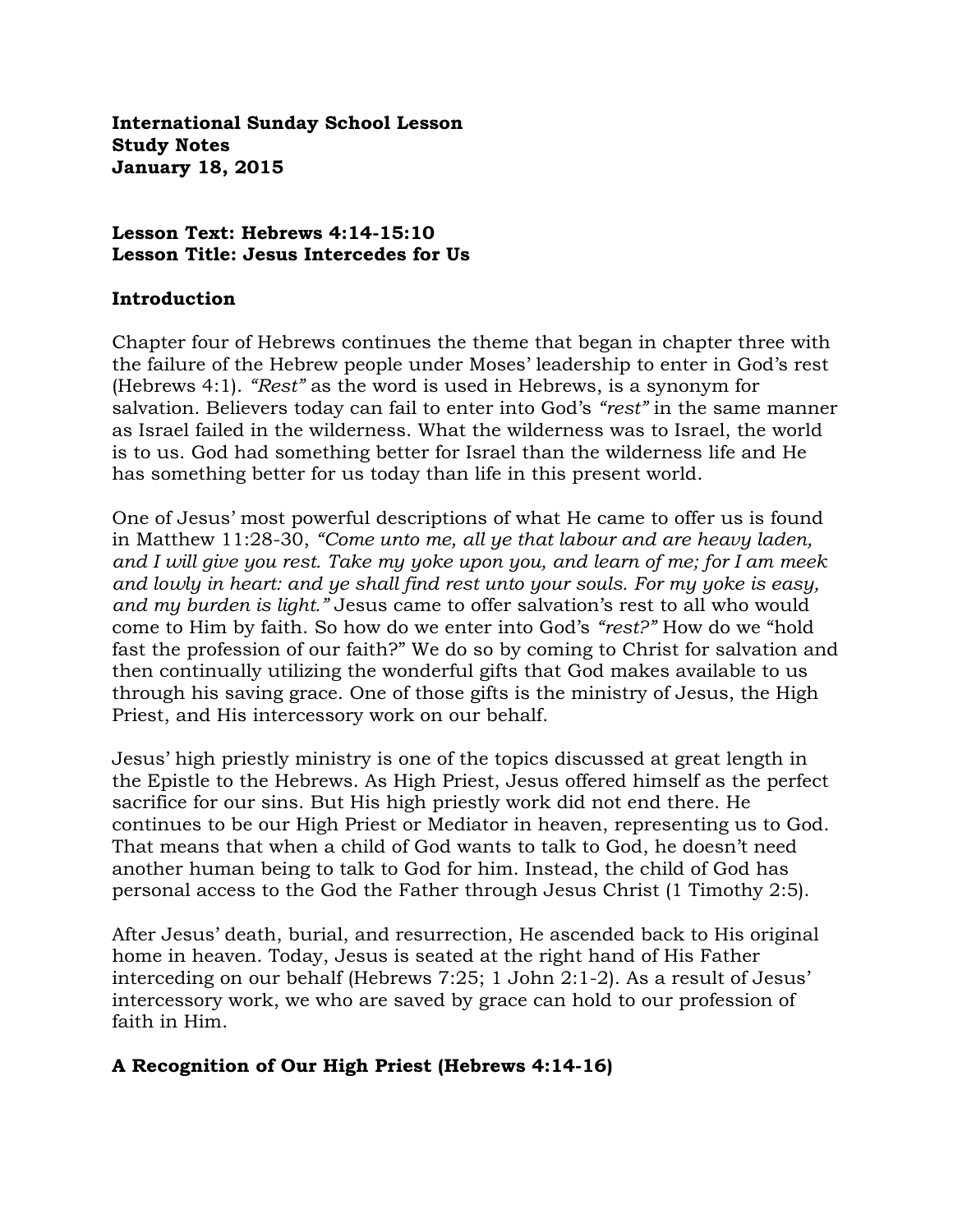### Verse 14

"Seeing then that we have a great high priest, that is passed into the heavens, Jesus the Son of God, let us hold fast our profession."

"Seeing then" means "now that we know." Now that we know "we have a great high priest" is one of the greatest truths in the Christian faith. The Hebrew author believes that knowing "we have a great high priest" is a great anchor of hope for all believers.

The ministry of the "high priest" in the Old Testament was significant to the Hebrew. He ministered in the presence of God on behalf of the people. When the "high priest" went into the holy of holies he "passed" from the sight of the people and only stayed long enough to make atonement for sin. He then came out to re-appear to the people. For the believer today, our "great high priest," Jesus Christ, has "passed into the heavens." Jesus is now in God's presence and remains there praying for us. What great encouragement!

The Hebrew writer makes it very clear that "Jesus the Son of God" is the "great high priest" to whom he is referring. The exact phrase, "Jesus the Son of God," occurs only here in the New Testament. It combines our Lord's earthly name with His divine title and thus underscores the fact that both *His human nature* and *His divine nature* were necessary if He was to be our High Priest.

As a result of having "a great high priest" such as Jesus, we are commanded to "hold fast our profession." "Hold fast" means "to use strength and seize or maintain. The "profession" is recorded in Hebrews 3:1, *"Wherefore, holy brethren, partakers of the heavenly calling, consider the Apostle and High Priest of our profession, Christ Jesus."*

## Verse 15

"For we have not an high priest which cannot be touched with the feeling of our infirmities; but was in all points tempted like as we are, yet without sin."

"For we have not an high priest which cannot be touched…" is a major difference between the Old Testament and the New Testament. While the Old Testament priest may have performed his duties in strict obedience to God there was no possible way he could have understood or been in touch with the reality of the people's needs. But now, because of the Cross, "we have" a "high priest" who is "touched with the feeling of our infirmities."

"Touched" means "to feel sympathy with." Jesus sympathizes with His children and He knows how to suffer with us. Jesus just doesn't pretend to know nor does he try to imagine what we are facing. "Infirmities" refer to our feebleness, our weaknesses, sickness, and disease. Whatever you are going through our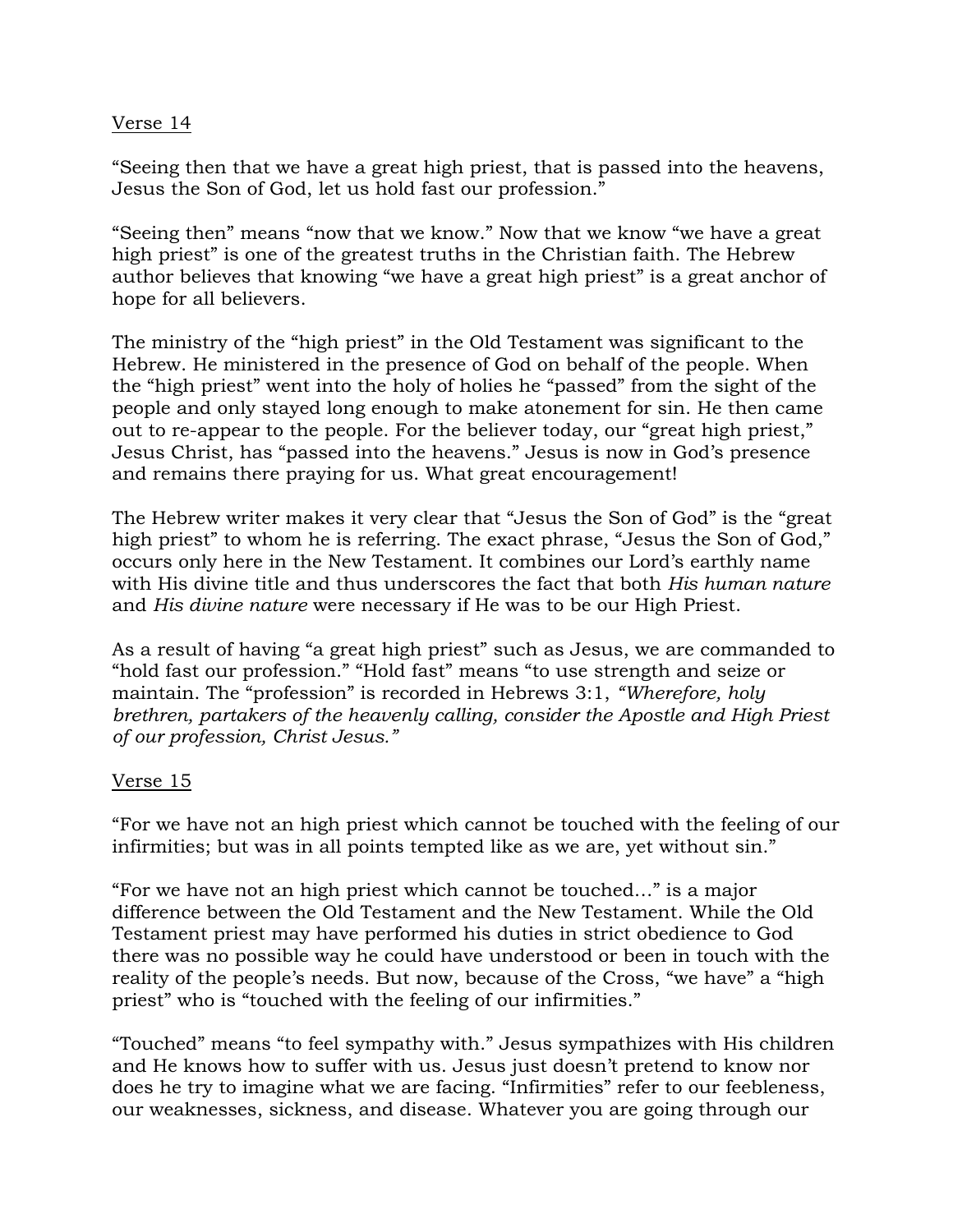facing as God's child, Jesus knows. He knows the reality of what you are facing and what you are feeling.

## Verse 16

"Let us therefore come boldly unto the throne of grace, that we may obtain mercy, and find grace to help in time of need."

While "Let us" is verse 14 is a command, "Let us" in this verse is an invitation. The Hebrew author is giving believers an invitation to "come boldly" or draw near to the presence of God. Old Testament saints never enjoyed that privilege. The *permission* is "let." The *people* are "us." The *prescribed way* is "boldly." The word "boldly" means "free to speak, no hesitancy on the part of the one coming." The word "boldly" is the same word as *"softly"* used in Ruth 3:1-7 where Ruth went in and laid at Boaz's feet. She had a right to be there and that caused her to have the right approach to being there. Believers don't "charge the throne of grace" or go into God's presence demanding our rights. Believers approach confidently, yet humbly into God's presence through Jesus Christ our great high priest.

The "throne" is where God's administrative work takes place. But this "throne" is a "throne of grace," not judgment. At God's "throne of grace" there is "mercy" to be "obtained." The word "obtained" means "to be gotten hold of." "Mercy" of course is God's tender compassion. "Mercy" is something we do not deserve but God freely gives it to us. "Grace" is God's unmerited favor. "Grace" is given to "help."

The word "help" means "aid." It is a picture of someone running to the aid of another who is crying out for assistance. Luke uses *"helps"* in his description of the storm tossed ship in Acts 27:17. This procedure of passing ropes under the ship to hold it together is known as frapping, *(frap is a nautical term that means to draw tight, to lash down or together)*. So in the midst of the storm the sailors wrapped cables around the ship's hull and winched them tight. Thus supported, the ship would be better able to withstand the severe pounding of wind and sea. That's the same kind of "help" that is available to Christians when we come to the "throne of grace."

The "time of need" mentioned here could be anything or anytime in life. When you have a personal "time of need" in your life it really doesn't matter what "time" it is for anyone else.

*Application: Jesus Christ is our great high priest. He saves us and sympathizes with us. Maybe this is the "time" for you to "come boldly" and "find grace to help." If so, come today. If so, come now.*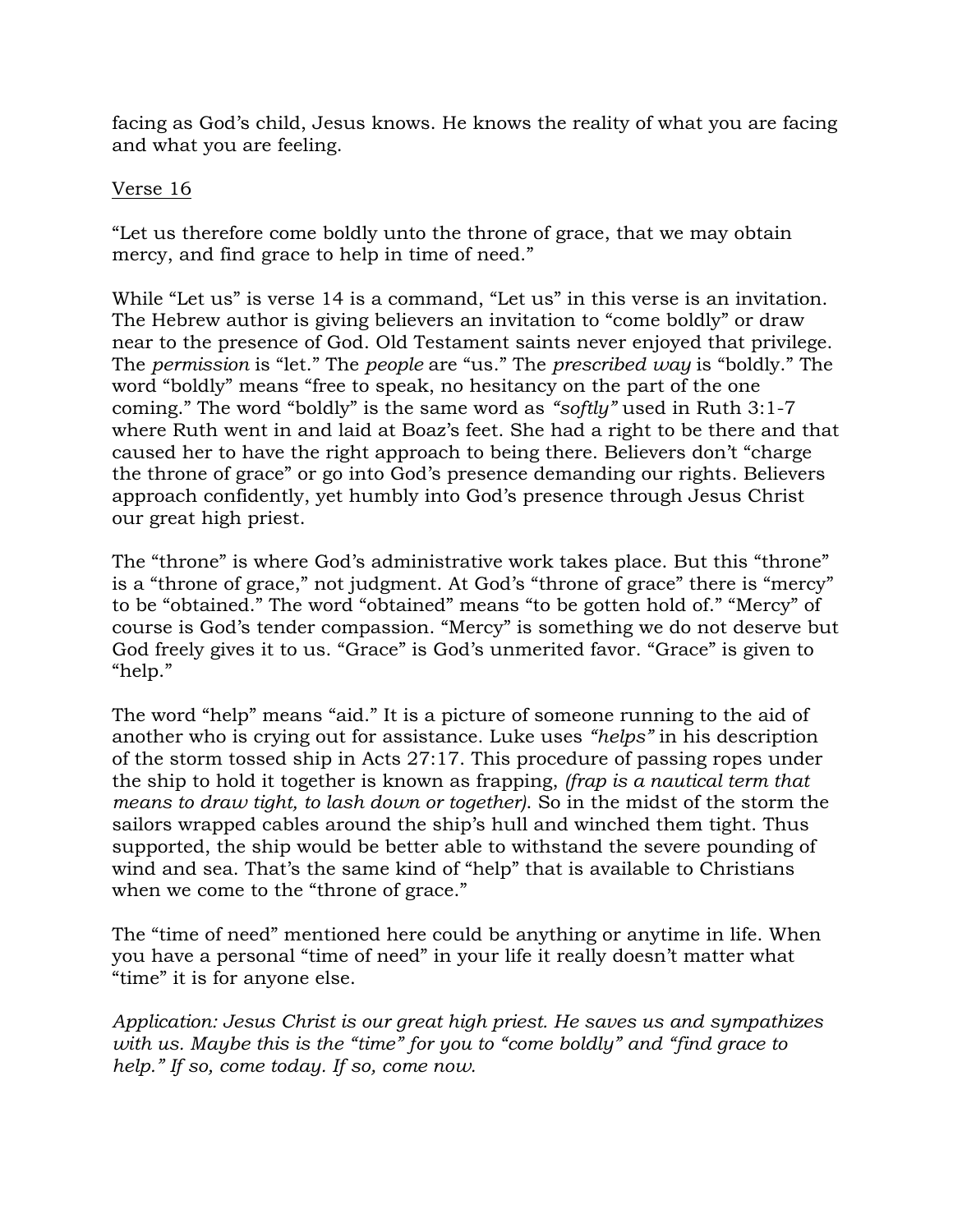# **A Reflection on Our High Priest (Hebrews 5:1-10)**

From Hebrews 4:14-16, the author reminded us to hold fast our profession of faith and draw near to the throne of grace. The reason we can do that is because Jesus Christ our great high priest. In Hebrews 5, the author continues that theme by giving us more information concerning our great high priest. He is going to give reason after reason why we ought to have confidence and boldness when we come before God through Jesus Christ.

## Verse 1-3

"For every high priest taken from among men is ordained for men in things pertaining to God, that he may offer both gifts and sacrifices for sins: Who can have compassion on the ignorant, and on them that are out of the way; for that he himself also is compassed with infirmity. And by reason hereof he ought, as for the people, so also for himself, to offer for sins."

What we have in the first three verses of Hebrews 5 is a reflection on the purpose of the high priest applied to Christ.

First, the words "for every high priest taken from among men" means the high priest did not choose himself. He was chosen by God. The author wants us to know that it is God who has chosen Christ to be our high priest.

Second, "taken from among men" emphasizes the fact that the high priest must be fully human. In order to function as a high priest and represent man before God, the priest must be human. The fact that Jesus Christ was born of a virgin and came into this world to live in human flesh was no accident. That was essential for Christ to be our Mediator.

Third, "ordained for men in things pertaining to God, that he may offer gifts and sacrifices for sins" describes the functions of the high priest. The high priest, on a yearly basis, especially the Day of Atonement, went into the holy of holies and offered sacrifices on behalf of the people's sins. By stating this the author wants the people to think of what the priest did in the Old Testament and connect that with what Christ did on the cross.

Fourth, the words "who can have compassion on the ignorant, and on them that are out of the way; for that he himself also is compassed with infirmity" are a beautiful description of how Christ is able to sympathize with us because he understands our humanity and our weakness. As a fellow human being "compassed with infirmity," the high priest could identify with the people he was called to serve.

Fifth, the words "And by reason hereof he ought, as for the people, so also for himself, to offer for sins" describes the high priest offering sacrifices. The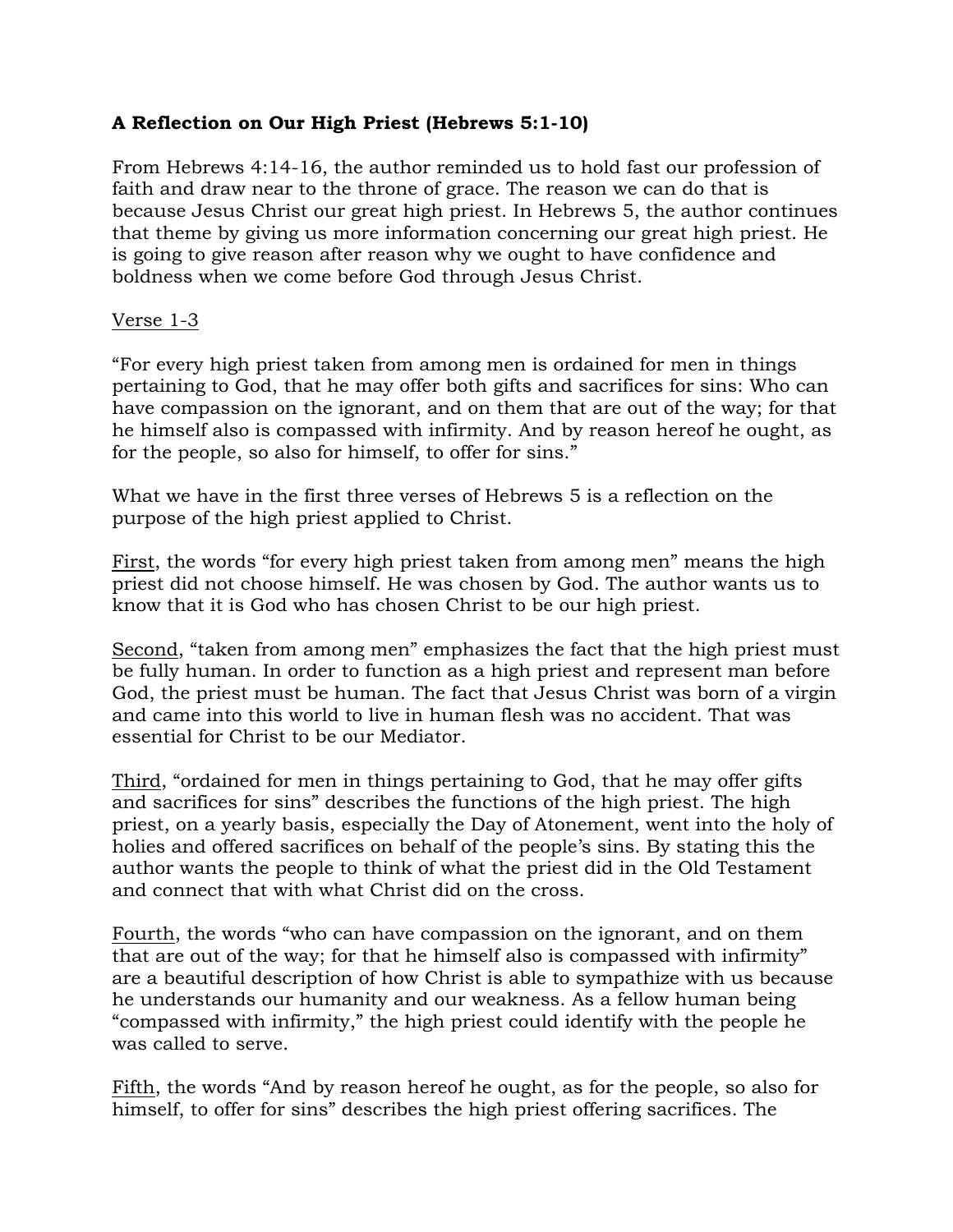sacrifices he offered were intended to cover his own sins as well as the people. The Hebrew author wants us to recognize that the Old Testament high priest, the descendant of Aaron, knew what it meant to sin and to need forgiveness.

Now we know that as high priest, Jesus relationship to God sets Him apart from all the high priests that ever lived. Jesus never had to sacrifice for His own sins because despite all He went through, He had no sin (Hebrews 4:15).

## Verse 4

"And no man taketh this honour unto himself, but he that is called of God, as was Aaron."

The thought of verse 1, that God chooses the high priest, is expanded here in verse 4. "No man taketh this honour unto himself" means that a man just didn't decide and then become a high priest. Only "he that is called of God, as was Aaron," could be high priest. In order to be a high priest in the Old Testament, a man had to be from the tribe of Levi and a member of "Aaron's" family. The Lord Jesus was not of the tribe of Levi nor was he a member of "Aaron's" family. He was born into the tribe of Juda. So, how can Jesus Christ be a rightful high priest? He may sympathize with us as humans and have compassion for us in our sins and troubles, but is He a true high priest? The answer is yes. And verse 5 gives us the answer.

### Verse 5-6

"So also Christ glorified not himself to be made an high priest; but he that said unto him, Thou art my Son, to day have I begotten thee. As he saith also in another place, Thou art a priest for ever after the order of Melchisedec."

In spite of the fact that Jesus was not from the tribe of Levi, nor was he a descendant of Aaron, He was nevertheless chosen by God to be high priest. Christ did not "glorify himself to be made an high priest." That means Christ did not take it upon himself to appoint himself to that position. Christ was appointed the task of being high priest by God the Father.

"He that said unto him" is God the Father speaking to God the Son, Jesus Christ. "Thou art my son, to day have I begotten thee" is God the Father saying, "Jesus Christ is my Son, and I can have no high priest but my Son." "To day have I begotten thee" is a quote from Psalm 2:7. It refers to the day or time when Christ began his redemptive work here upon the earth.

"As he saith also in another place, Thou art a priest for ever after the order of Melchisedec" is taken from Psalm 110:4. "The writer now shows his hand and reminds his Jewish readers of something they had long forgotten: that there was a priesthood that far exceeded that of Aaron and that was in existence long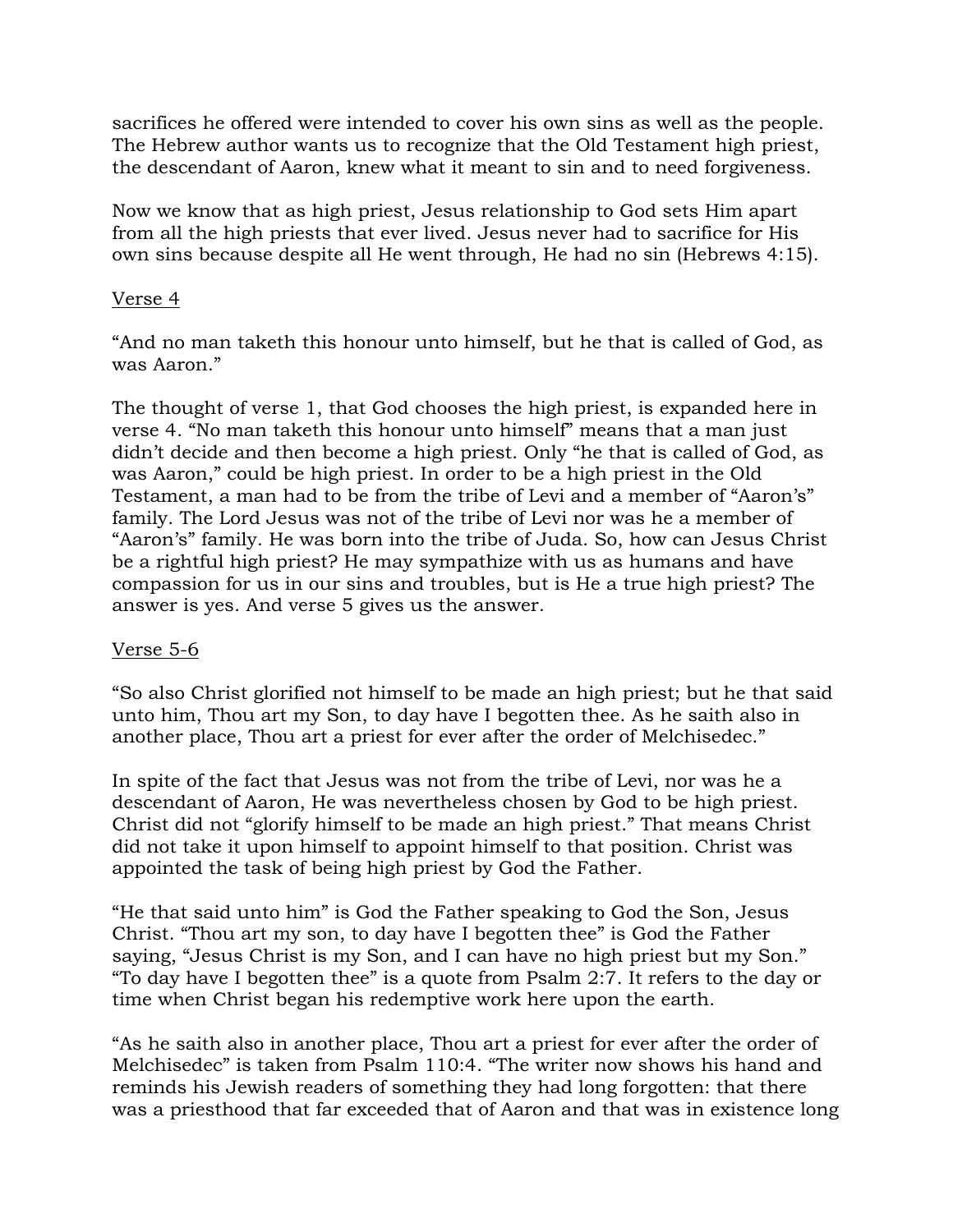centuries before Aaron ever was born, the priesthood of Melchizedek. God chose Melchizedek to be a priest long before He chose Aaron. In fact, the first mention of the priest in the Bible relates to the priesthood of Melchizedek (Genesis 14:18-21). This sudden mention of Melchizedek throws a shaft of light into the whole argument of the letter. It would become immediately apparent to the intelligent Hebrew where the argument was leading. At this point, however, the writer does little more than inject the name, but he comes back to it later and builds mightily upon it in Hebrews 7. So then, Christ was exalted to be a priest as Melchizedek was exalted to be a priest." (John Phillips Commentary Series, The - The John Phillips Commentary Series – Exploring Hebrews: An Expository Commentary.)

These words prove beyond any doubt that there can be a high priest who is not from Aaron's lineage. That high priest is Jesus.

### Verse 7-8

"Who in the days of his flesh, when he had offered up prayers and supplications with strong crying and tears unto him that was able to save him from death, and was heard in that he feared; Though he were a Son, yet learned he obedience by the things which he suffered;

While Jesus lived upon earth "in the days of his flesh," he actually did priestly work. Notice the things that are said about Him. First, "he offered up prayers and supplications with strong crying and tears unto him that was able to save him from death." Jesus prayed to God the Father on our behalf long before he died and rose again. In John 17, Jesus prayed for all believers, then and now. But Jesus' "prayers, supplications, strong crying and tears" give us a deeper glimpse into our Lord's devotional life and also remind us of the intense suffering of the cross.

The Bible tells us that Jesus wept at the tomb of Lazarus, over the city of Jerusalem, and in the Garden of Gethsemane. But the reference here to the "strong crying and tears" seems to refer to that night of prayer and preparation for the cross in the Garden of Gethsemane. It was there that our Lord agonized until his sweat became as great drops of blood (Luke 22:44).

Jesus prayed to the One who was "able to save him from death." "Note that Christ did not pray to be saved "from death" but "out of death." He did not pray for the Father to rescue Him from the cross, but to raise Him from the tomb. And this prayer was answered. Certainly Christ was willing and ready to face the cross and to drink of the cup God had poured for Him (John 12:23-34)." (Wiersbe Expository Outlines - Wiersbe's Expository Outlines – Wiersbe's Expository Outlines on the New Testament.)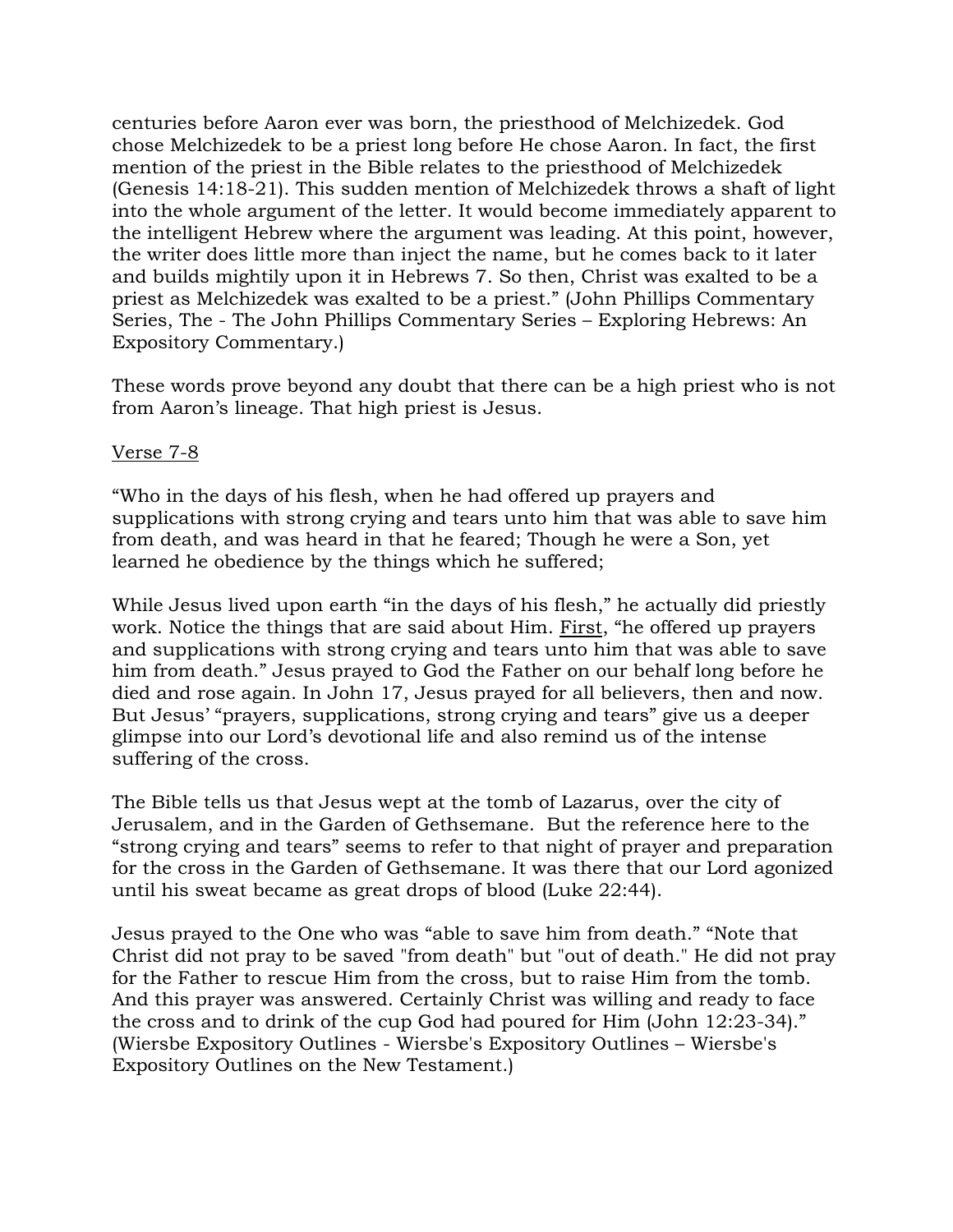"Was heard in that he feared" is one of the most sacred arrangement of words in the Bible. The word "feared" means "caution, reverence." When God hears our prayers, he hears because of Christ and His grace unto us. But when God hears His Son, He hears because His Son deserves to be heard! That is what makes the intercessory work of Christ so powerful. When Christ comes to the Father it is different from when we come to the Father. Jesus, through His person and His passion on the cross is worthy to be heard. He has earned the right to be heard by the Father through His obedience and righteousness. You and I could never be heard unless we go to the Father through the One who deserves to be heard, Jesus!

We are also told that Jesus "learned obedience by the things which he suffered." That stresses to us that Jesus is able to sympathize with us, even though He is sinless. Even though He cannot be tempted from within because there is no part of His being that can be touched by Satan; nevertheless He is able to sympathize with our weakness because of His suffering.

### Verse 9-10

"And being made perfect, he became the author of eternal salvation unto all them that obey him; Called of God an high priest after the order of Melchisedec.

"And being made perfect" is not suggesting that there was a time when Jesus was not perfect. Jesus was always morally perfect. The words mean His perfections were made visible while he lived here upon the earth. To all who acknowledge that truth "he became the author of eternal salvation." That means Jesus brought salvation into being. He is the cause of salvation.

This "salvation" that is in Christ is "eternal." That means forever. It was possible that some of the Hebrews to whom this epistle was written were of the opinion that one could lose salvation. The book of Hebrews does not teach that a truly save person can lose his salvation. In fact, no book in the Bible teaches that. Salvation, once accepted, is "eternal."

"Called" in verse 10 is a different word than "called" of verse 4. "Called" in verse 4 means "ordained or appointed." "Called" in verse 10 means "to address by name or greet." Jesus was "called of God an high priest after the order of Melchisedec." That means after Jesus completed the work of eternal salvation, died, was buried, and rose again, God the Father greeted, and saluted the Son, welcoming him back to the right hand of the Father.

The Hebrew author stresses again that Christ is "an high priest after the order of Melchisedec." "At this second mention of the name Melchizedek, all within a few sentences, the intelligent Hebrew reader would begin to pace the floor with a thousand tumultuous thoughts racing through his mind. Aaron!